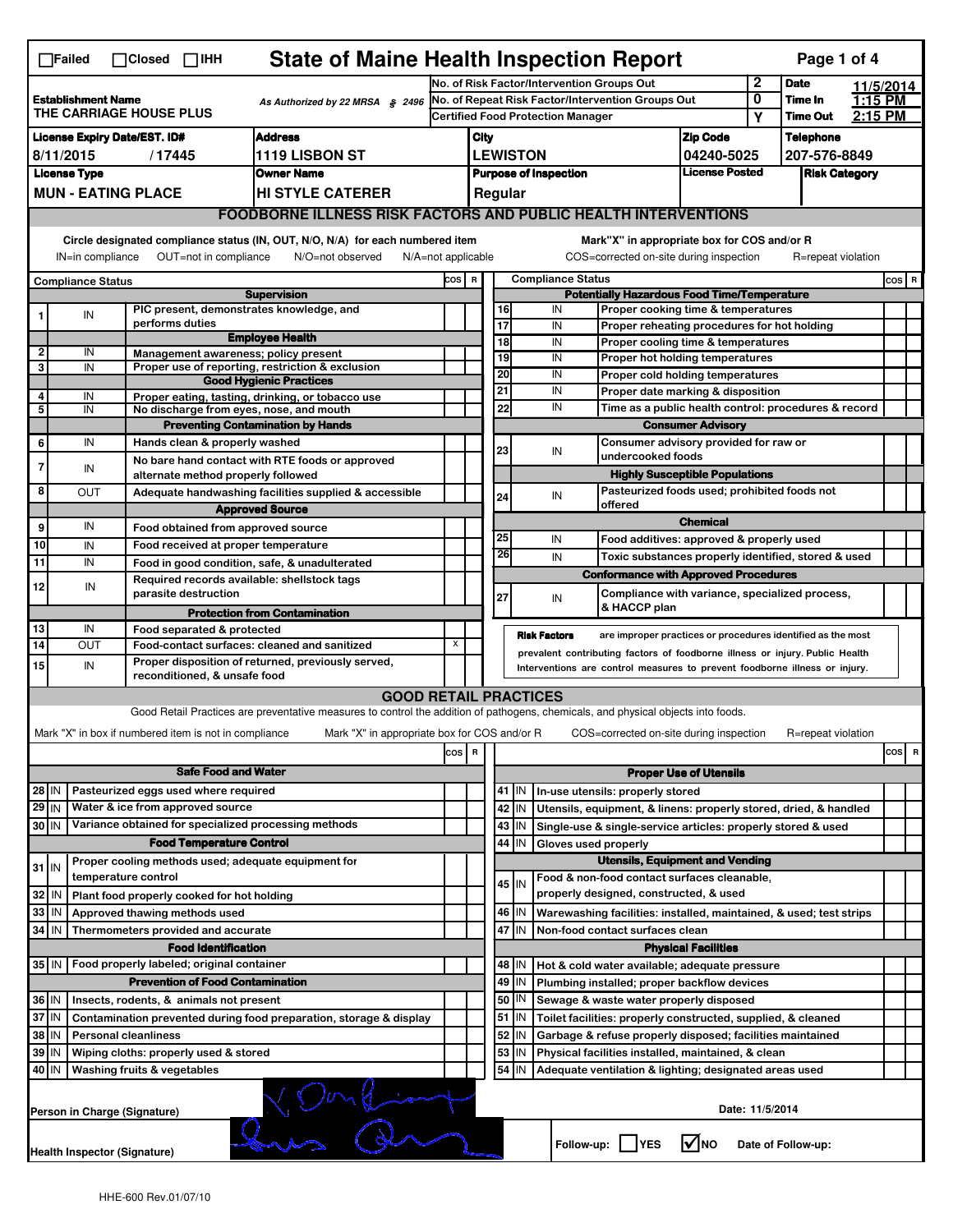|                                                      |                                  |  | <b>State of Maine Health Inspection Report</b> | Page 2 of 4  |                        |                                  |  |  |  |  |
|------------------------------------------------------|----------------------------------|--|------------------------------------------------|--------------|------------------------|----------------------------------|--|--|--|--|
| <b>Establishment Name</b><br>THE CARRIAGE HOUSE PLUS |                                  |  | As Authorized by 22 MRSA § 2496                |              |                        | 11/5/2014<br>Date                |  |  |  |  |
| License Expiry Date/EST. ID#<br>8/11/2015<br>/17445  | <b>Address</b><br>1119 LISBON ST |  | City / State<br><b>LEWISTON</b>                | /ME          | Zip Code<br>04240-5025 | <b>Telephone</b><br>207-576-8849 |  |  |  |  |
| <b>Temperature Observations</b>                      |                                  |  |                                                |              |                        |                                  |  |  |  |  |
| Location                                             | <b>Temperature</b>               |  |                                                | <b>Notes</b> |                        |                                  |  |  |  |  |
| hot water                                            | 110 plus                         |  |                                                |              |                        |                                  |  |  |  |  |
| beer cooler                                          | 38                               |  |                                                |              |                        |                                  |  |  |  |  |
| rinse                                                | 180                              |  |                                                |              |                        |                                  |  |  |  |  |
| wash                                                 | 160                              |  |                                                |              |                        |                                  |  |  |  |  |
| coooler                                              | 34                               |  |                                                |              |                        |                                  |  |  |  |  |

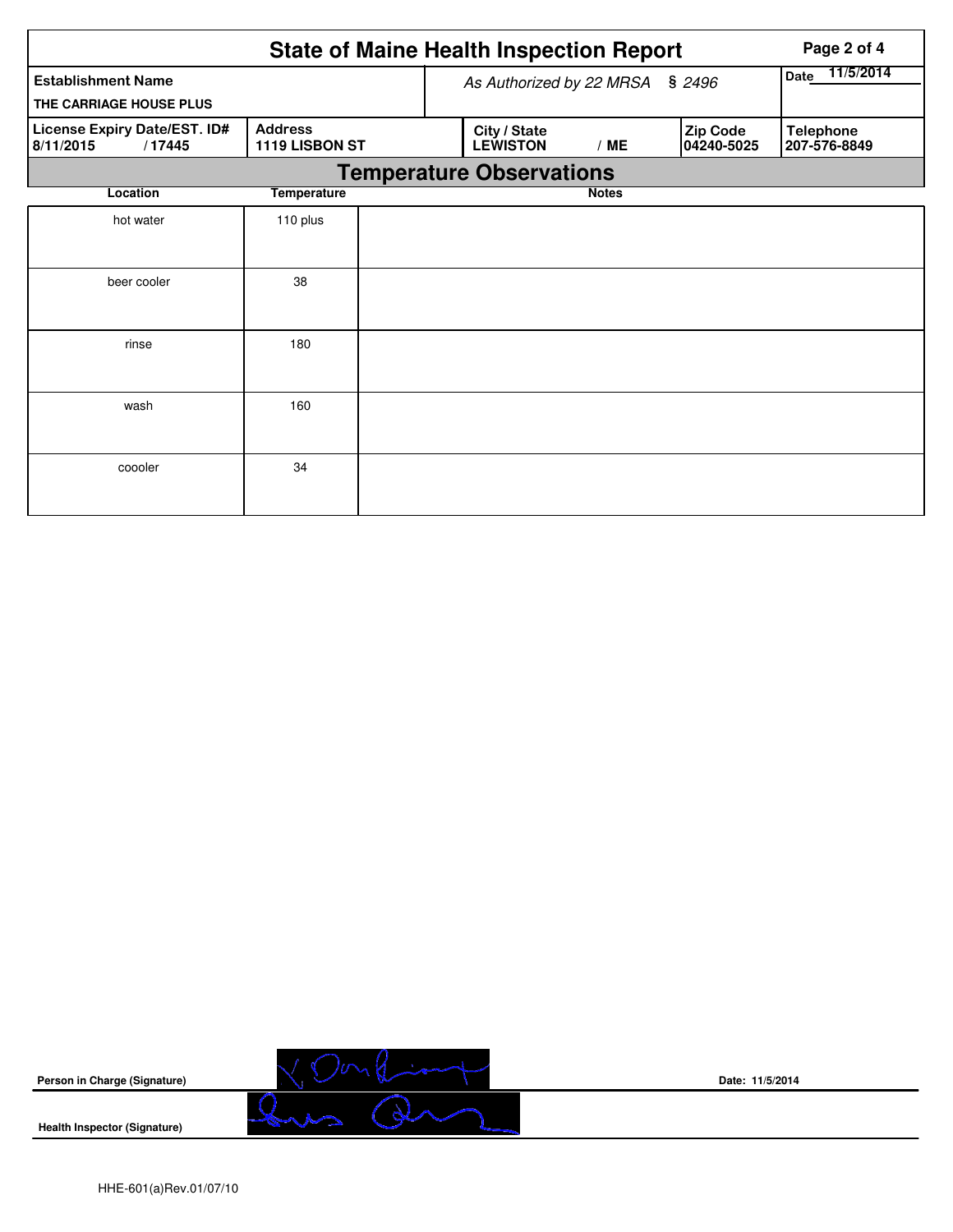| <b>State of Maine Health Inspection Report</b>                                                                                                     |                                  |                                 |           |                               |  |  |  |  |  |
|----------------------------------------------------------------------------------------------------------------------------------------------------|----------------------------------|---------------------------------|-----------|-------------------------------|--|--|--|--|--|
| <b>Establishment Name</b>                                                                                                                          | Date                             | 11/5/2014                       |           |                               |  |  |  |  |  |
| THE CARRIAGE HOUSE PLUS                                                                                                                            |                                  |                                 |           |                               |  |  |  |  |  |
| License Expiry Date/EST. ID#<br>8/11/2015<br>/17445                                                                                                | <b>Address</b><br>1119 LISBON ST | City / State<br><b>LEWISTON</b> | <b>ME</b> | <b>Zip Code</b><br>04240-5025 |  |  |  |  |  |
| <b>Observations and Corrective Actions</b>                                                                                                         |                                  |                                 |           |                               |  |  |  |  |  |
| Violations cited in this report must be corrected within the time frames below, or as stated in sections<br>8-405.11 and 8-406.11 of the Food Code |                                  |                                 |           |                               |  |  |  |  |  |

8: 5-203.11: C: Inadequate number of hand wash facilities.

INSPECTOR NOTES: needed in small bar area which is used approximately10 times per year --install temp handwash station(corrected on site)

14: 4-601.11.(A): C: Equipment food-contact surfaces and utensils are not clean to sight and touch.

INSPECTOR NOTES: corrected on site slicer



**Date: 11/5/2014**

HHE-601(a)Rev.01/07/10 Page 3 of 4